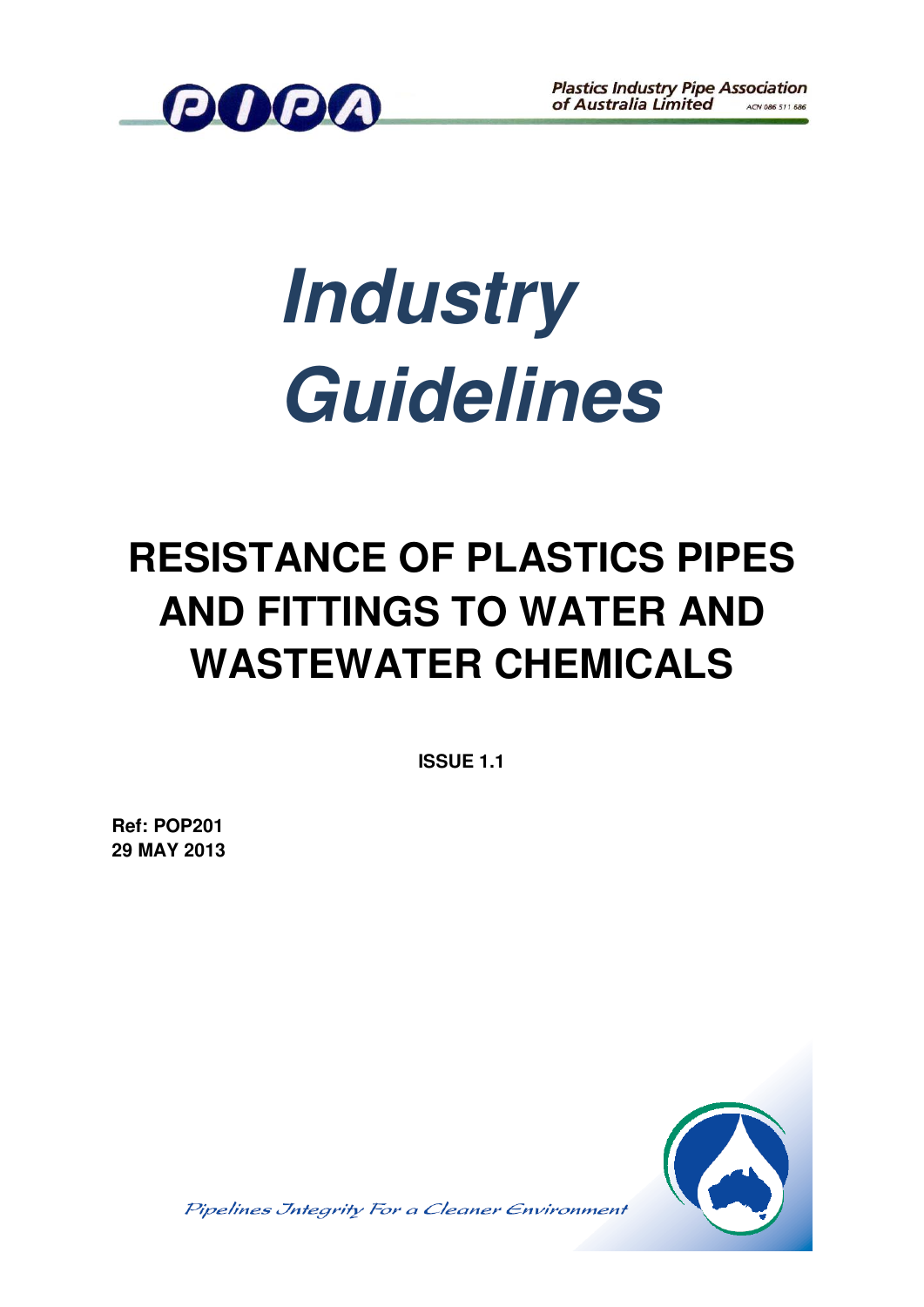#### **Disclaimer**

*In formulating this guideline PIPA has relied upon the advice of its members and, where appropriate, independent testing.* 

*Notwithstanding, users of the guidelines are advised to seek their own independent advice and, where appropriate, to conduct their own testing and assessment of matters contained in the guidelines, and to not rely solely on the guidelines in relation to any matter that may risk loss or damage.* 

*PIPA gives no warranty concerning the correctness of accuracy of the information, opinions and recommendations contained in the guidelines. Users of the guidelines are advised that their reliance on any matter contained in the guidelines is at their own risk.*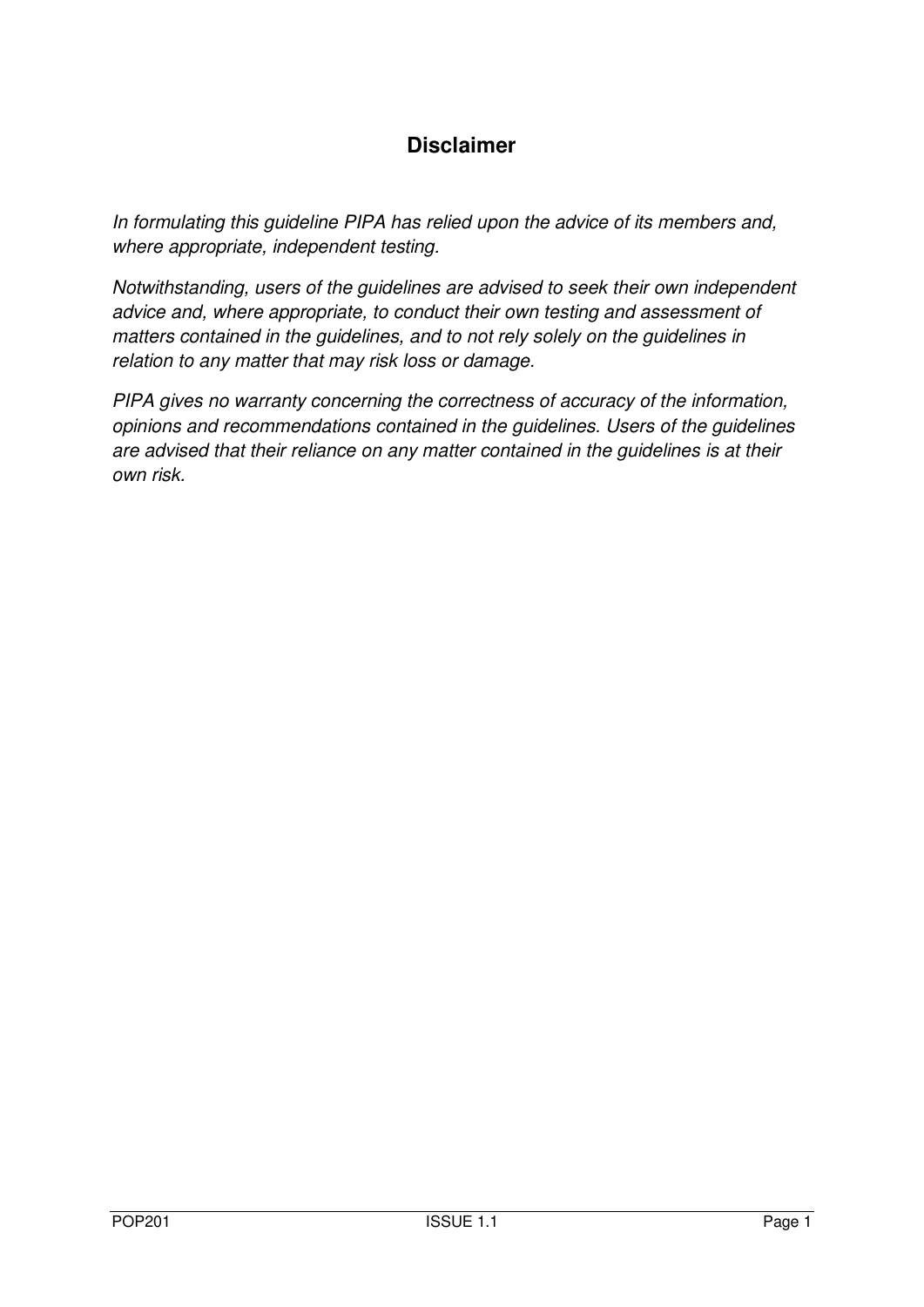#### **RESISTANCE OF PLASTICS PIPES AND FITTINGS TO WATER AND WASTEWATER CHEMICALS**

In conjunction with the Water Services Association of Australia (WSAA), PIPA has prepared this Guideline to address the resistance of non-metallic pipe and components to chemicals commonly used in water and wastewater systems. The guideline only considers chemical concentration and temperature. In some cases the influence of applied stresses can affect the chemical resistance and under these conditions pre-testing of the pipe or fitting under the actual working conditions may be required for critical applications.

Plastics pipe systems are often sealed by elastomeric materials at joints and hence they have been included.

The Guideline does not purport to be a comprehensive table of chemicals, and for chemicals not listed reference should be made to the manufacturer.

The information in this document was based largely on the information contained in ISO/TR 10358 – Plastic pipes and fittings – combined chemical resistance classification table. Other reference material used included "The UPVC Pipelines Design Textbook" (Iplex 1993), "Plastics Technical Manual" (George Fischer 1996) and "Engineering Materials" ( $6<sup>th</sup>$  Edition, Prentice Hall 1999).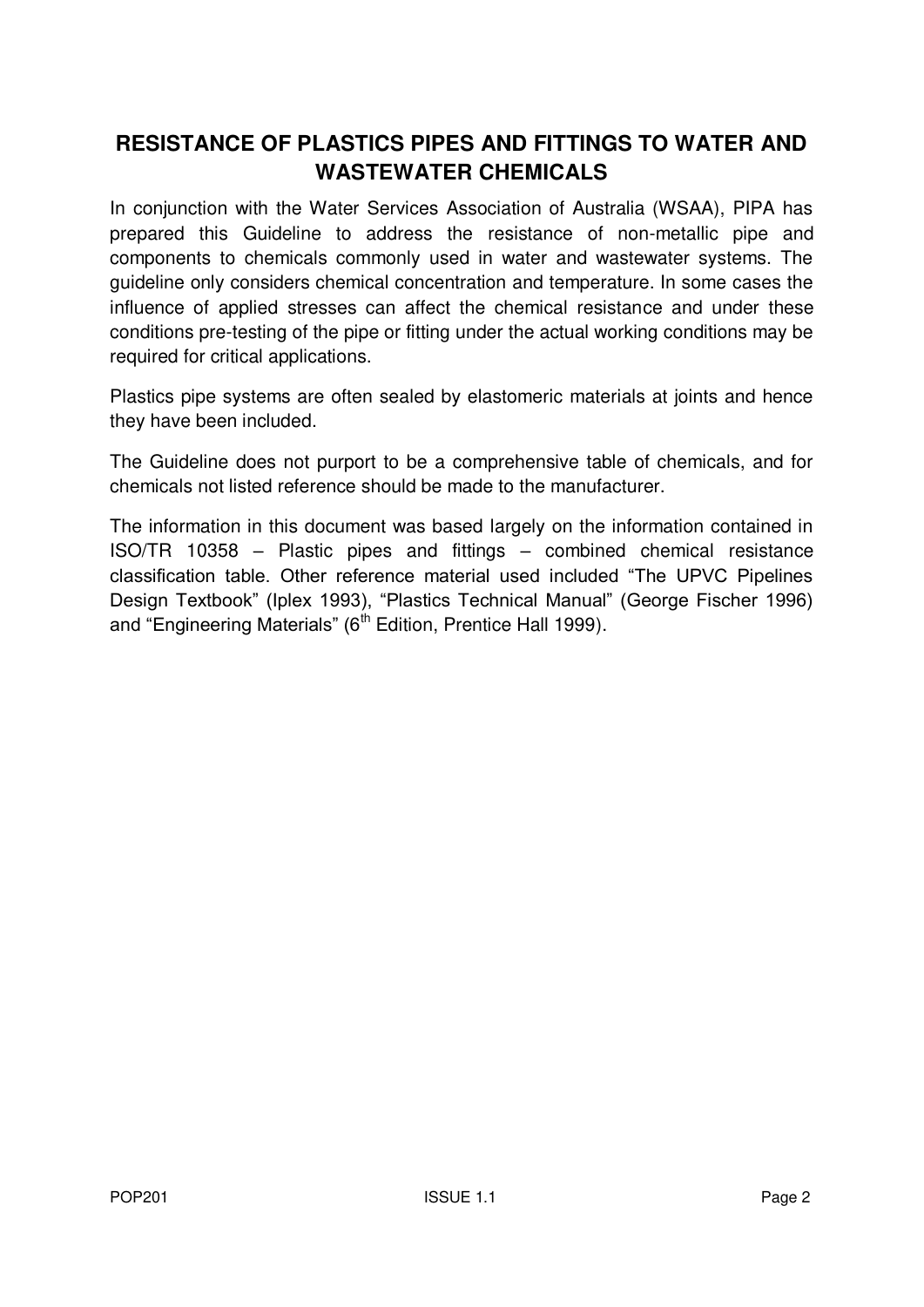|          |                                                              | <b>Non Metals</b> |                |                 |                |                |                |                 |                |                  |                                             |                |                |                |                |                |                |                |                |
|----------|--------------------------------------------------------------|-------------------|----------------|-----------------|----------------|----------------|----------------|-----------------|----------------|------------------|---------------------------------------------|----------------|----------------|----------------|----------------|----------------|----------------|----------------|----------------|
|          |                                                              | <b>ABS</b>        |                | PE <sup>2</sup> |                | <b>PVC</b>     |                | $\overline{PP}$ |                | FRP              |                                             | <b>TEFLON®</b> |                | <b>EPDM</b>    |                | <b>NBR</b>     |                | <b>VITON®</b>  |                |
|          |                                                              | $20^{\circ}$ C    | $60^{\circ}$ C | $20^{\circ}$ C  | $60^{\circ}$ C | $20^{\circ}$ C | $60^{\circ}$ C | $20^{\circ}$ C  | $60^{\circ}$ C | $20^{\circ}$ C   | $60^{\circ}$ C                              | $20^{\circ}$ C | $60^{\circ}$ C | $20^{\circ}$ C | $60^{\circ}$ C | $20^{\circ}$ C | $60^{\circ}$ C | $20^{\circ}$ C | $60^{\circ}$ C |
| Chemical | Ammonia Gas<br>(dry)                                         | Α                 | A              | Α               | Α              | Α              | A              | Α               | A              | A<br>A           | $\sim$<br>Α                                 | Α              | Α              | Α              | B              | Α              | Α              | X              | X              |
|          | Ammonia<br>Liquid                                            | B                 | $\mathbf C$    | Α               | A              | C              | X              | Α               | A              | Χ<br>X           | $\boldsymbol{\mathsf{X}}$<br>$\pmb{\times}$ | Α              | Α              | A              | B              | A              | B              | X              | X              |
|          | Ammonia<br>solution<br>25%                                   | A                 | B              | Α               | $\overline{A}$ | A              | A              | A               | A              | Χ<br>A           | $\boldsymbol{\mathsf{X}}$<br>$\sf X$        | Α              | A              | Α              | Α              | C              | $\mathsf{X}$   | X              | $\mathsf{X}$   |
|          | <b>Aluminium</b><br>Sulphate                                 | Α                 | Α              | Α               | Α              | A              | A              | Α               | A              | Α<br>A           | A<br>A                                      | $\sim$         | $\sim$         | Α              | В              | Α              | Α              | Α              | A              |
|          | <b>Chlorine Gas</b><br>dry, <150ppm<br>H2O                   | $\mathbf C$       | X              | X               | X              | Α              | $\mathsf C$    | X               | $\mathsf X$    | Α<br>A           | $\mathbf C$<br>$\overline{A}$               | Α              | Α              | X              | X              | X              | X              | Α              | Α              |
|          | <b>Chlorine Gas</b><br>(wet, $>150$ ppm<br>H <sub>2</sub> O) | $\times$          | X              | X               | X              | C              | X              | X               | X              | Χ<br>A           | $\mathsf X$<br>A                            | Α              | $\overline{A}$ | X              | X              | $\times$       | X              | A              | Α              |
|          | <b>Chlorine Liquid</b>                                       | $\mathsf X$       | $\mathsf X$    | Χ               | X              | $\mathbf C$    | X              | X               | X              | X<br>$\mathbf C$ | Χ<br>$\mathbf C$                            | Α              | A              | X              | X              | X              | X              | Α              | A              |
|          | Chlorinated<br>Water (<5ppm)                                 | A                 | C              | Α               | C              | A              | B              | Α               | $\mathsf C$    | Α<br>A           | A<br>A                                      | Α              | A              | Α              | Α              | A              | B              | A              | Α              |
|          | Chlorinated<br>Water (up to<br>3500ppm)                      | B                 | C              | C               | X              | A              | В              | Α               | C              | Α<br>A           | X<br>A                                      | Α              | Α              | В              | C              | X              | X              | A              | A              |
|          | <b>Chlorine</b><br><b>Dioxide</b>                            | $\mathbf C$       | $\pmb{\times}$ | $\pmb{\times}$  | X              | B              | C              | X               | $\mathsf X$    | Χ<br>A           | $\mathsf X$<br>B                            | Α              | Α              | X              | X              | X              | X              | Α              | Α              |
|          | <b>Citric Acid</b><br>(up to 50%)                            | Α                 | Α              | Α               | $\overline{A}$ | A              | A              | Α               | Α              | Α<br>A           | Α<br>A                                      | Α              | Α              | Α              | A              | A              | Α              | Α              | Α              |
|          | <b>Fluosilicic Acid</b><br>(25%)                             | A                 | $\mathbf C$    | Α               | $\overline{A}$ | Α              | A              | Α               | ${\bf C}$      | C<br>A           | Χ<br>C                                      | Α              | Α              | $\mathsf C$    | X              | $\mathsf C$    | X              | X              | X              |
|          | <b>Ferric Chloride</b><br>(42%<br>aqueous)                   | $\mathsf{X}$      | X              | A               | $\mathsf{C}$   | Α              | C              | Α               | Α              | Α<br>A           | Α<br>A                                      | Α              | A              | Α              | Α              | A              | Α              | A              | Α              |

### **Resistance Of Plastics Pipes And Fittings To Water And Wastewater Chemicals**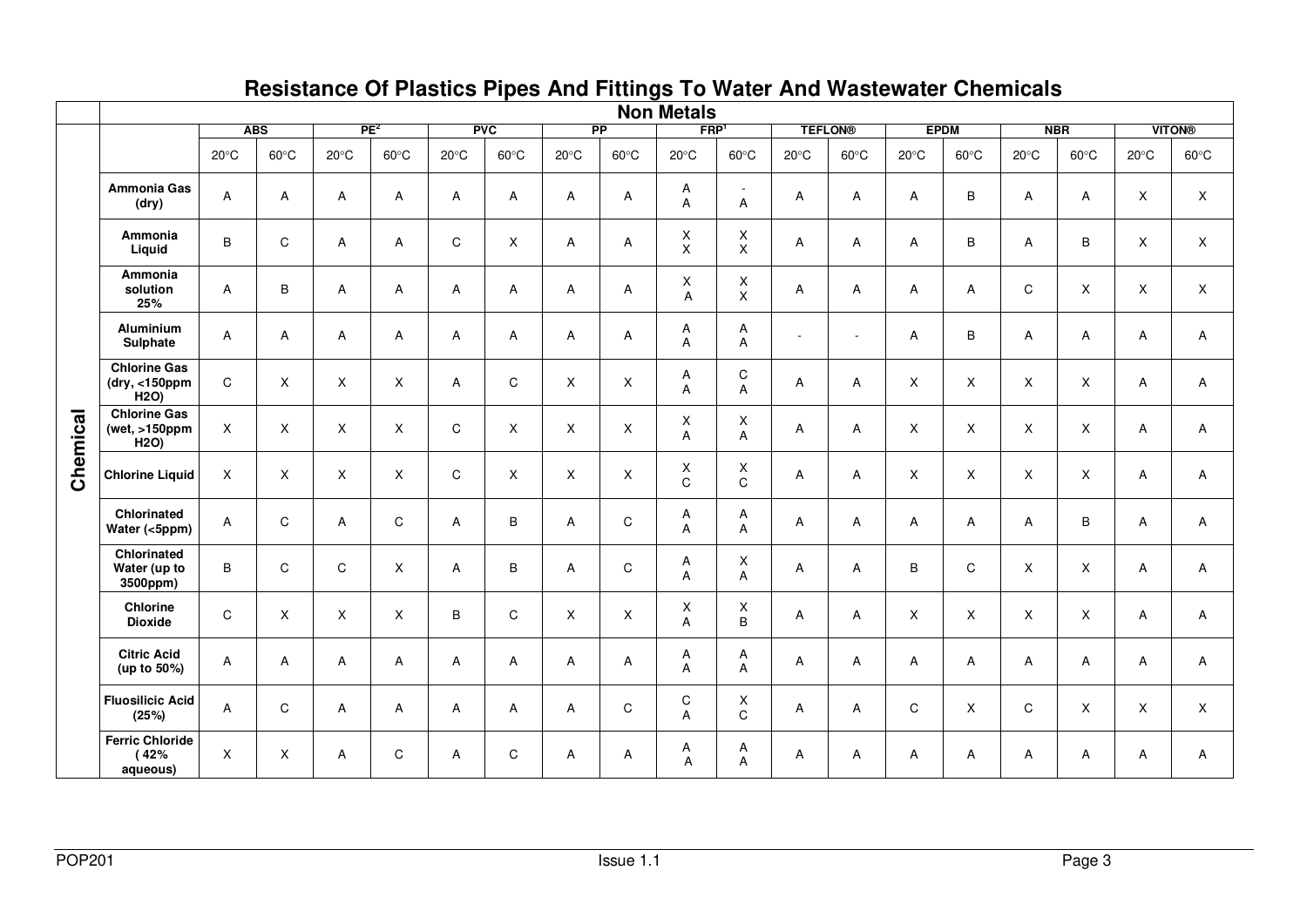|                     |                                                                                                                                                                                                                           | <b>ABS</b>     |                | PE <sup>2</sup> |                | <b>PVC</b>     |                | PP             |                          | FRP <sup>1</sup>                                                                                                                                                                                                                                                                                                                                                                   |                  | <b>TEFLON®</b>           |                          | <b>EPDM</b>    |                          | <b>NBR</b>     |                | <b>VITON®</b>            |                |
|---------------------|---------------------------------------------------------------------------------------------------------------------------------------------------------------------------------------------------------------------------|----------------|----------------|-----------------|----------------|----------------|----------------|----------------|--------------------------|------------------------------------------------------------------------------------------------------------------------------------------------------------------------------------------------------------------------------------------------------------------------------------------------------------------------------------------------------------------------------------|------------------|--------------------------|--------------------------|----------------|--------------------------|----------------|----------------|--------------------------|----------------|
|                     |                                                                                                                                                                                                                           | $20^{\circ}$ C | $60^{\circ}$ C | $20^{\circ}$ C  | $60^{\circ}$ C | $20^{\circ}$ C | $60^{\circ}$ C | $20^{\circ}$ C | $60^{\circ}$ C           | $20^{\circ}$ C                                                                                                                                                                                                                                                                                                                                                                     | $60^{\circ}$ C   | $20^{\circ}$ C           | $60^{\circ}$ C           | $20^{\circ}$ C | $60^{\circ}$ C           | $20^{\circ}$ C | $60^{\circ}$ C | $20^{\circ}$ C           | $60^{\circ}$ C |
| Chemical            | <b>Ferric Sulphate</b><br>(45 %aqueous)                                                                                                                                                                                   | $\mathbf C$    | X              | Α               | C              | A              | C              | A              | A                        | A<br>Α                                                                                                                                                                                                                                                                                                                                                                             | Α<br>A           | Α                        | Α                        | Α              | A                        | A              | Α              | Α                        | A              |
|                     | Hydrochloric<br>Acid (30%)                                                                                                                                                                                                | A              | $\mathbf C$    | A               | Α              | A              | A              | A              | C                        | В<br>A                                                                                                                                                                                                                                                                                                                                                                             | X<br>$\mathsf C$ | A                        | Α                        | Α              | C                        | X              | X              | A                        | C              |
|                     | Lime water<br>(25% calcium<br>hydroxide)                                                                                                                                                                                  | Α              | Α              | A               | Α              | A              | А              | A              | Α                        | Α<br>A                                                                                                                                                                                                                                                                                                                                                                             | B<br>A           | A                        | A                        | Α              | $\mathsf C$              | A              | $\sim$         | Α                        |                |
|                     | Magnesium<br>Hydroxide                                                                                                                                                                                                    | A              | A              | A               | A              | A              | Α              | A              | A                        | C<br>A                                                                                                                                                                                                                                                                                                                                                                             | Χ<br>A           | A                        | $\sim$                   | Α              | $\blacksquare$           | A              | $\sim$         | Α                        |                |
|                     | Ozone                                                                                                                                                                                                                     | $\mathsf X$    | Χ              | C               | $\pmb{\times}$ | A              | Α              | ÷,             | $\overline{\phantom{a}}$ | $\overline{\phantom{a}}$<br>$\overline{a}$                                                                                                                                                                                                                                                                                                                                         | $\sim$           | $\overline{\phantom{a}}$ | $\blacksquare$           | Α              | $\overline{\phantom{a}}$ | $\sim$         | $\blacksquare$ | Α                        |                |
|                     | Potassium<br>Permanganate<br>(25%)                                                                                                                                                                                        | X              | X              | X               | X              | A              | A              | A              | A                        | Α<br>Α                                                                                                                                                                                                                                                                                                                                                                             | X<br>Α           | A                        | A                        | Α              | Α                        | C              | X              | A                        | A              |
|                     | Sodium<br>bisulphate                                                                                                                                                                                                      | A              | A              | A               | Α              | Α              | Α              | Α              | A                        | Α<br>Α                                                                                                                                                                                                                                                                                                                                                                             | Α<br>A           | Α                        | Α                        | A              | Α                        | Α              | Α              | A                        | Α              |
|                     | Sodium<br>Fluoride (4%<br>saturated)                                                                                                                                                                                      | $\mathsf{A}$   | A              | Α               | Α              | Α              | Α              | Α              | А                        | ä,<br>A                                                                                                                                                                                                                                                                                                                                                                            | A                | ÷,                       | $\overline{\phantom{a}}$ | $\sim$         | $\overline{\phantom{a}}$ | Α              | C              | $\overline{\phantom{a}}$ | C              |
|                     | Sodium<br>Hydroxide<br>(25%)                                                                                                                                                                                              | A              | Α              | A               | Α              | Α              | A              | Α              | A                        | X<br>A                                                                                                                                                                                                                                                                                                                                                                             | X<br>$\sf B$     | ÷.                       | $\overline{\phantom{a}}$ | Α              | $\overline{\phantom{a}}$ | A              | $\sim$         | A                        |                |
|                     | Sodium<br>Hydroxide<br>(50%)                                                                                                                                                                                              | $\mathsf{A}$   | C              | Α               | Α              | Α              | Α              | Α              | A                        | X<br>A                                                                                                                                                                                                                                                                                                                                                                             | X<br>$\mathsf C$ | Α                        | A                        | Α              | C                        | C              | $\sf X$        | $\mathsf{X}$             | X              |
|                     | Sodium<br>Hypochlorite<br>(12.5%)                                                                                                                                                                                         | A              | X              | $\mbox{B}^3$    | Χ              | A              | В              | B              | $\mathsf C$              | X<br>B                                                                                                                                                                                                                                                                                                                                                                             | Χ<br>$\sf B$     | ÷,                       | $\sim$                   | Α              | $\overline{a}$           | C              | X              | A                        |                |
|                     | Sodium<br><b>Silicate</b><br>$(20 - 40 %$                                                                                                                                                                                 | A              | $\mathsf A$    | Α               | A              | A              | A              | A              | A                        | ${\rm C}$<br>Α                                                                                                                                                                                                                                                                                                                                                                     | C<br>A           | A                        | A                        | Α              | Α                        | A              | Α              | A                        | А              |
|                     | <b>Sulphuric Acid</b><br>(98%)                                                                                                                                                                                            | $\mathsf X$    | X              | A               | X              | A              | C              | X              | $\mathsf X$              | X<br>X                                                                                                                                                                                                                                                                                                                                                                             | X<br>X           | Α                        | A                        | X              | X                        | X              | X              | A                        | A              |
| Key:                | A - Excellent resistance under normal conditions<br>B - Good resistance (some softening / degradation may occur over time)<br>$C$ – Conditional/limited resistance (consult specialist)<br>X-Not recommended<br>- No Data |                |                |                 |                |                |                |                | Notes:                   | $1 -$ top / bottom figure refers to polyester / vinylester resin.<br>$2$ – Polyethylene materials for PE pipes, fabricated storage tanks and rotational moulded tanks.<br><sup>3-</sup> PE resistance to sodium hypochlorite is rated "B" based on continual long-term immersion at a strength of 12.5%<br>hypochlorite. Intermittent use at a lower concentration can be rated "A |                  |                          |                          |                |                          |                |                |                          |                |
| POP201<br>Issue 1.1 |                                                                                                                                                                                                                           |                |                |                 |                |                |                |                |                          |                                                                                                                                                                                                                                                                                                                                                                                    |                  |                          | Page 4                   |                |                          |                |                |                          |                |

Key: